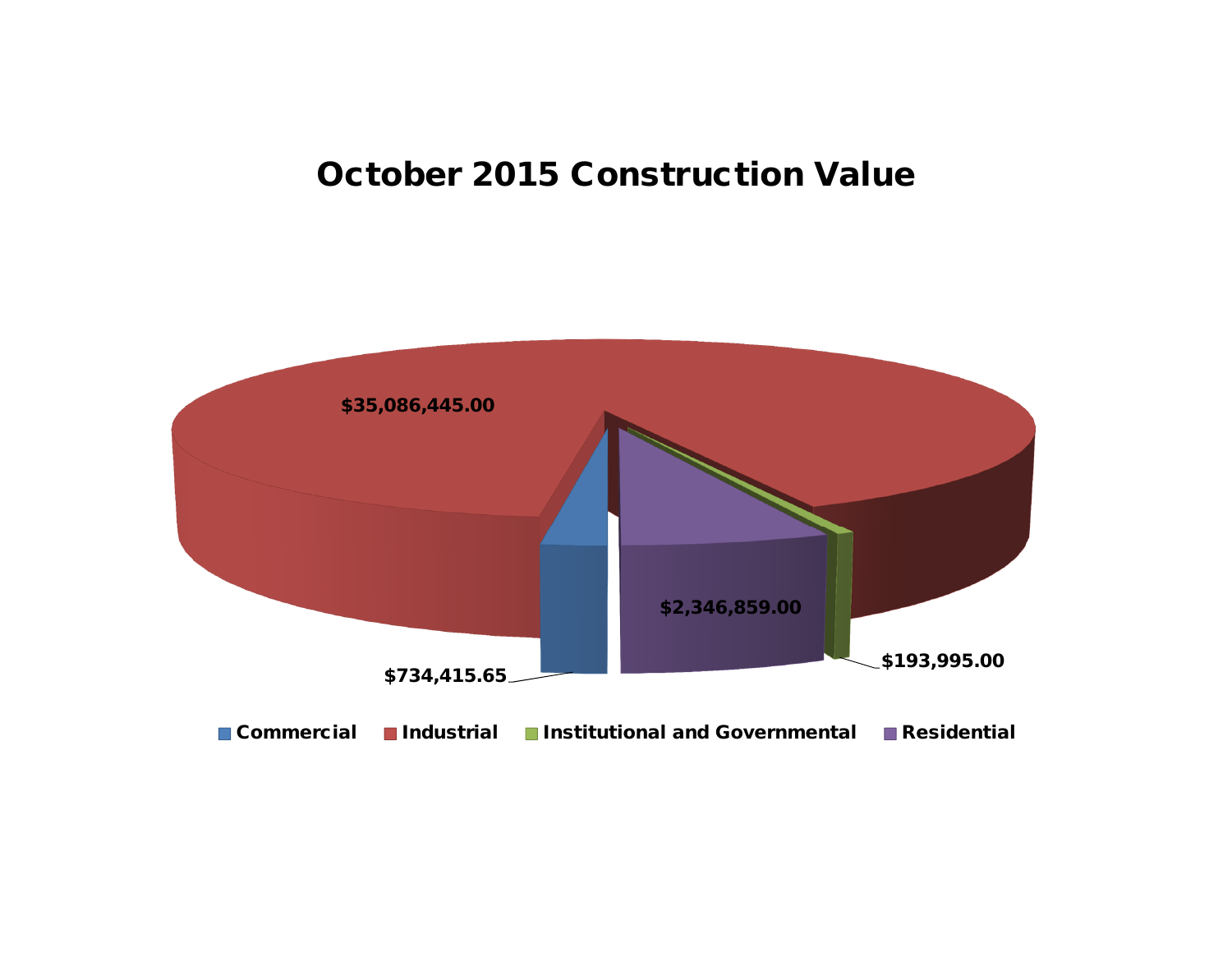**Jerry D. Dolcetti, RPPCommissioner**

**F. P. PozzebonChief Building Official**



**ENGINEERING & PLANNING DEPARTMENT**

**Building Division**

**Tel: (705) 759-5410Fax: (705) 541-7165**

## **BUILDING PERMITS SUMMARY 2015/10/01 to 2015/10/31**

| <b>Building Type</b>                                        |                                  | <b>New Construction</b>  |                      |                                  | <b>Alterations and Additions</b> |                      | <b>Total</b>                     |                          |                      |  |
|-------------------------------------------------------------|----------------------------------|--------------------------|----------------------|----------------------------------|----------------------------------|----------------------|----------------------------------|--------------------------|----------------------|--|
|                                                             | <b>Num</b><br>of<br><b>Units</b> | Num of<br><b>Permits</b> | <b>Value of Work</b> | <b>Num</b><br>of<br><b>Units</b> | Num of<br><b>Permits</b>         | <b>Value of Work</b> | <b>Num</b><br>of<br><b>Units</b> | Num of<br><b>Permits</b> | <b>Value of Work</b> |  |
| Commercial                                                  |                                  |                          |                      |                                  |                                  |                      |                                  |                          |                      |  |
| Office building                                             | 0                                | 0                        | \$0.00               | 0                                | $\overline{2}$                   | \$154,415.65         | 0                                | $\overline{2}$           | \$154,415.65         |  |
| Retail and wholesale<br>outlets                             | $\mathbf 0$                      |                          | \$500,000.00         | 0                                | $\mathbf 0$                      | \$0.00               | $\mathbf 0$                      | 1                        | \$500,000.00         |  |
| Retail complex                                              | 0                                | $\Omega$                 | \$0.00               | 0                                | 1                                | \$14,000.00          | 0                                |                          | \$14,000.00          |  |
| Service station, repair<br>garage and specialty<br>shop     | $\mathbf 0$                      | $\mathbf 0$              | \$0.00               | $\pmb{0}$                        | 1                                | \$66,000.00          | $\mathbf 0$                      | 1                        | \$66,000.00          |  |
| Total:                                                      | 0                                | 1                        | \$500,000.00         | 0                                | 4                                | \$234,415.65         | $\mathbf 0$                      | 5                        | \$734,415.65         |  |
| Industrial                                                  |                                  |                          |                      |                                  |                                  |                      |                                  |                          |                      |  |
| Communication<br>building                                   | 0                                | $\mathbf 0$              | \$0.00               | $\mathbf 0$                      | 1                                | \$11,445.00          | $\mathbf 0$                      | 1                        | \$11,445.00          |  |
| Maintenance building                                        | 0                                | 0                        | \$0.00               | 0                                | 1                                | \$75,000.00          | 0                                | 1                        | \$75,000.00          |  |
| Plant for<br>manufacturing,<br>processing and<br>assembling | 0                                |                          | \$35,000,000.00      | $\pmb{0}$                        | $\mathbf 0$                      | \$0.00               | 0                                | 1                        | \$35,000,000.00      |  |
| Total:                                                      | 0                                | 1.                       | \$35,000,000.00      | $\mathbf 0$                      | $\mathbf{2}$                     | \$86,445.00          | $\mathbf 0$                      | 3                        | \$35,086,445.00      |  |
| <b>Institutional and Governmental</b>                       |                                  |                          |                      |                                  |                                  |                      |                                  |                          |                      |  |
| Religious building                                          | 0                                | 0                        | \$0.00               | 0                                | $\overline{2}$                   | \$20,995.00          | $\mathbf{0}$                     | 2                        | \$20,995.00          |  |
| Cooppdam approol                                            | $\sim$                           | $\sim$                   | ሮስ ሰሰ                | $\sim$                           | $\overline{A}$                   | no ooo oo            | $\sim$                           | $\overline{\phantom{a}}$ | na ana an            |  |

| <b>Total:</b>                                           |  | \$0.00 |  | \$193,995.00 |  | \$193,995.00 |
|---------------------------------------------------------|--|--------|--|--------------|--|--------------|
| <b>University</b>                                       |  | \$0.00 |  | \$143,000.00 |  | \$143,000.00 |
| Secondary school,<br>high school, junior<br>high school |  | \$0.00 |  | \$30,000.00  |  | \$30,000.00  |
| ີ                                                       |  |        |  |              |  |              |

#### **Residential**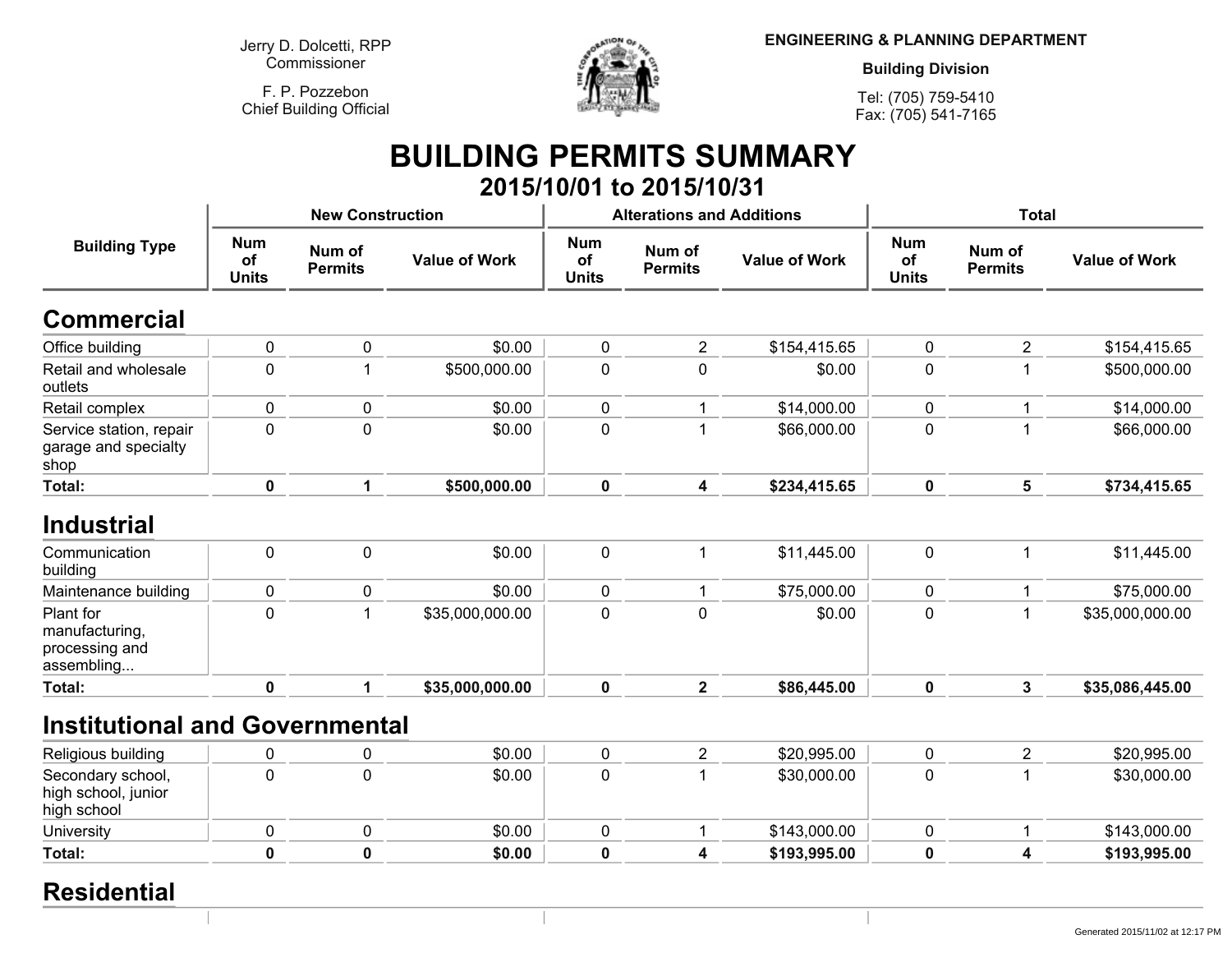| <b>Grand Total:</b>                                      |   | 4 | \$36,106,000.00 |   | 115 | \$2,255,714.65 |   | 119 | \$38,361,714.65 |
|----------------------------------------------------------|---|---|-----------------|---|-----|----------------|---|-----|-----------------|
| Total:                                                   |   |   | \$606,000.00    |   | 105 | \$1,740,859.00 |   | 107 | \$2,346,859.00  |
| Single House                                             |   |   | \$606,000.00    |   | 95  | \$1,058,829.00 |   | 97  | \$1,664,829.00  |
| Semi-Detached or<br>Double (side by side)<br>- Condomini |   |   | \$0.00          |   |     | \$45,000.00    |   |     | \$45,000.00     |
| Apartment -<br>Condominium                               | 0 | 0 | \$0.00          | u |     | \$2,260.00     | 0 |     | \$2,260.00      |
| Apartment                                                |   |   | \$0.00          |   |     | \$634,770.00   |   | Ö   | \$634,770.00    |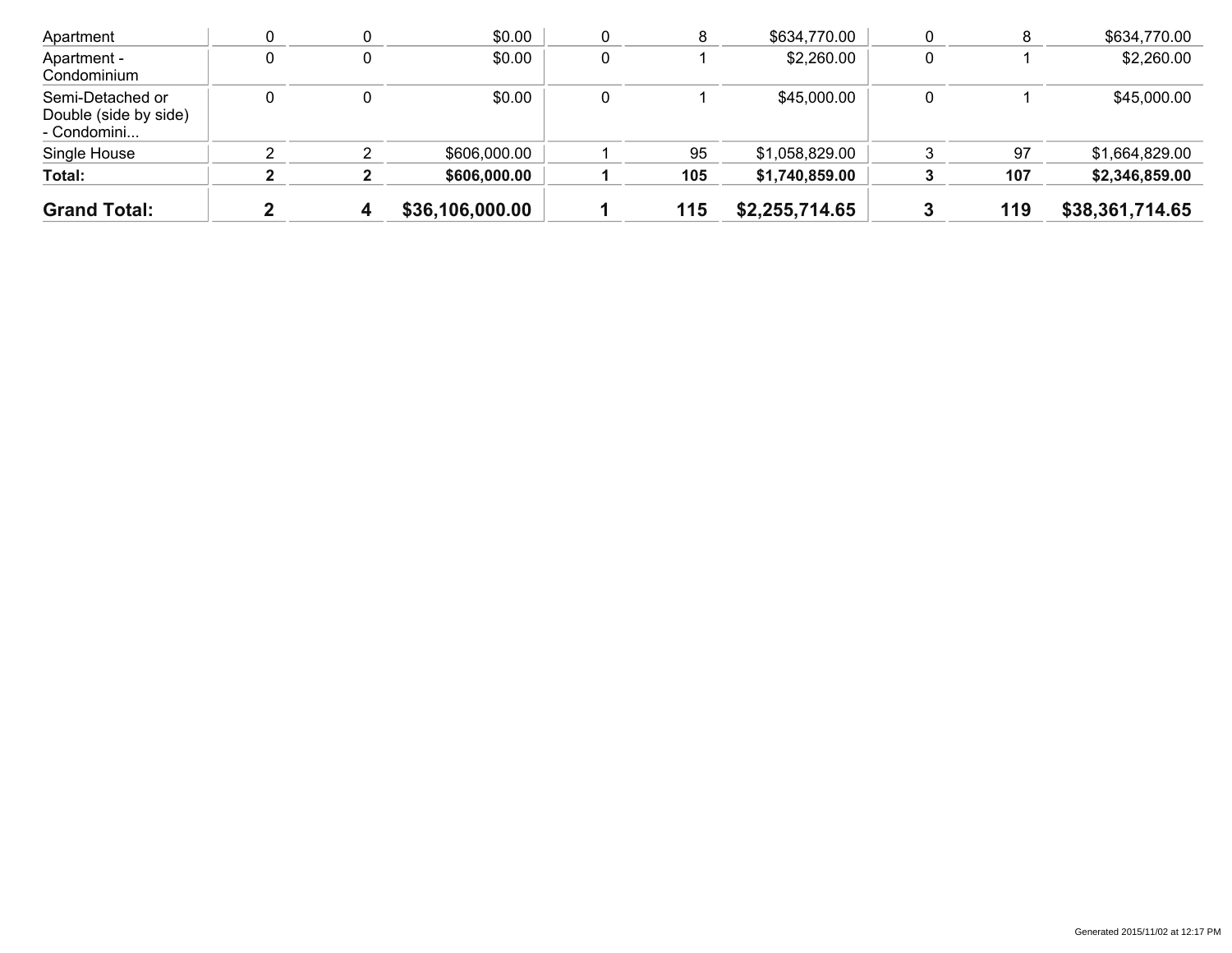**Jerry D. Dolcetti, RPPCommissioner**

**F. P. PozzebonChief Building Official**



**ENGINEERING & PLANNING DEPARTMENT**

**Building Division**

**Tel: (705) 759-5410Fax: (705) 541-7165**

## **DEMOLITION PERMITS SUMMARY 2015/10/01 to 2015/10/31**

| <b>Building Type</b>                | <b>New Construction</b> |                          |                         |                        | <b>Alterations and Additions</b> |                      | <b>Total</b>           |                          |                      |
|-------------------------------------|-------------------------|--------------------------|-------------------------|------------------------|----------------------------------|----------------------|------------------------|--------------------------|----------------------|
|                                     | Num of<br><b>Units</b>  | Num of<br><b>Permits</b> | Value of<br><b>Work</b> | Num of<br><b>Units</b> | Num of<br><b>Permits</b>         | <b>Value of Work</b> | Num of<br><b>Units</b> | Num of<br><b>Permits</b> | <b>Value of Work</b> |
| <b>Commercial</b>                   |                         |                          |                         |                        |                                  |                      |                        |                          |                      |
| Outdoor<br>recreational<br>building | $\mathbf 0$             | 0                        | \$0.00                  | 0                      |                                  | \$10,000.00          | 0                      |                          | \$10,000.00          |
| Total:                              | 0                       | $\mathbf 0$              | \$0.00                  | $\mathbf 0$            |                                  | \$10,000.00          | $\mathbf 0$            |                          | \$10,000.00          |
| <b>Residential</b>                  |                         |                          |                         |                        |                                  |                      |                        |                          |                      |
| Apartment                           | $\Omega$                | 0                        | \$0.00                  | $\mathbf{0}$           |                                  | \$1,000.00           | 0                      |                          | \$1,000.00           |
| Single House                        | 0                       | 0                        | \$0.00                  | -3                     |                                  | \$85,500.00          | $-3$                   |                          | \$85,500.00          |
| Total:                              | $\mathbf{0}$            | 0                        | \$0.00                  | $-3$                   | 8                                | \$86,500.00          | $-3$                   | 8                        | \$86,500.00          |
| <b>Grand Total:</b>                 | $\boldsymbol{0}$        | $\mathbf 0$              | \$0.00                  | $-3$                   | 9                                | \$96,500.00          | $-3$                   | 9                        | \$96,500.00          |